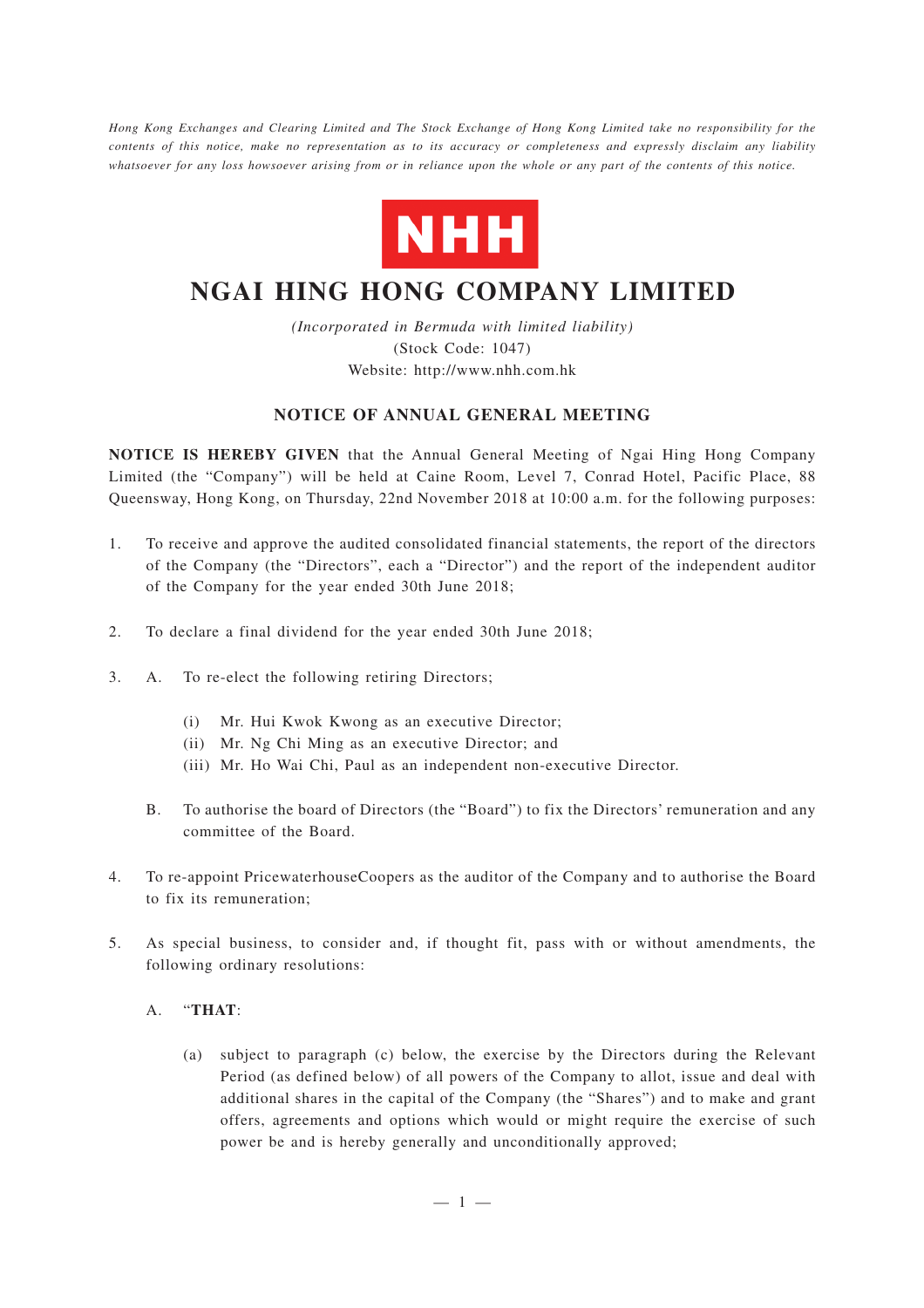- (b) the approval in paragraph (a) above shall authorise the Directors during the Relevant Period to make and grant offers, agreements and options which would or might require the exercise of such power during or after the end of the Relevant Period;
- (c) the aggregate number of Shares allotted or agreed conditionally or unconditionally to be allotted (whether pursuant to an option or otherwise) by the Directors pursuant to the approval in paragraph (a) above, otherwise than pursuant to (i) a Rights Issue (as defined below); (ii) the exercise of rights of subscription under the terms of any warrants or other securities issued by the Company as at the date of this resolution carrying a right to subscribe for or purchase Shares; or (iii) the exercise of the subscription rights under the share option schemes of the Company, shall not exceed 20 per cent. of the aggregate number of Shares in issue as at the date of passing this resolution and the said approval shall be limited accordingly; and
- (d) for the purposes of this resolution:

"Relevant Period" means the period from the passing of this resolution until whichever is the earliest of

- (i) the conclusion of the next annual general meeting of the Company;
- (ii) the expiration of the period within which the next annual general meeting of the Company is required by the bye-laws of the Company or any applicable law to be held; or
- (iii) the revocation or variation of the authority given under this resolution by an ordinary resolution of the shareholders of the Company in general meeting; and

"Rights Issue" means an offer of shares open for a period fixed by the Directors to holders of shares on the register of members of the Company on a fixed record date in proportion to their then holdings of such shares (subject to such exclusions or other arrangements as the Directors may deem necessary or expedient in relation to fractional entitlements or legal or practical problems under the laws of, or the requirements of any recognised regulatory body or any stock exchange in, any territory)."

## B. "**THAT**:

(a) the exercise by the Directors during the Relevant Period (as defined below) of all powers of the Company to repurchase Shares on the Stock Exchange, subject to and in accordance with all applicable laws, be and is hereby generally and unconditionally approved;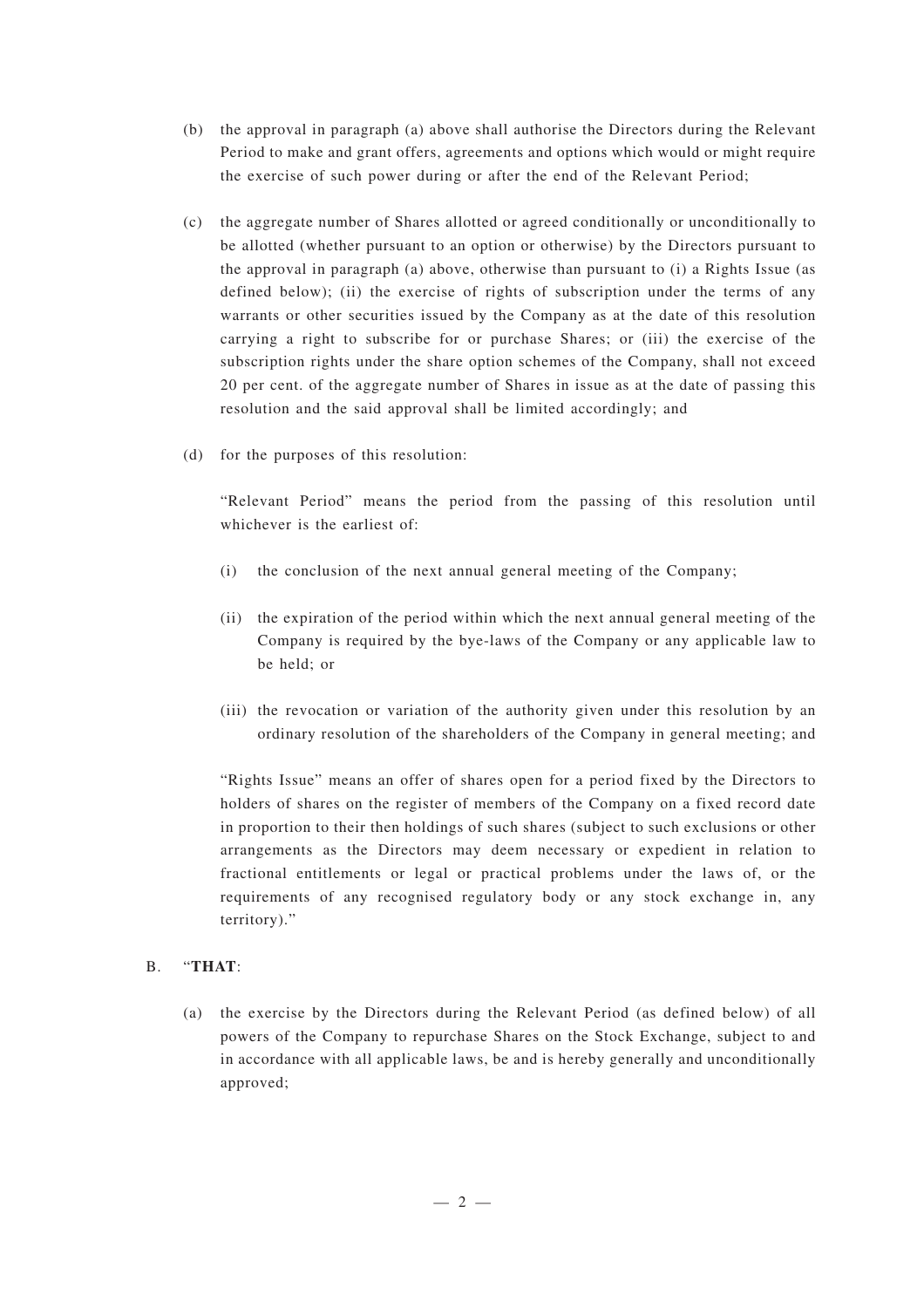- (b) the aggregate number of Shares to be repurchased by the Company pursuant to the approval in paragraph (a) above during the Relevant Period shall not exceed 10 per cent. of the aggregate number of Shares in issue as at the date of passing this resolution and the said approval shall be limited accordingly; and
- (c) for the purposes of this resolution:

"Relevant Period" means the period from the passing of this resolution until whichever is the earliest of:

- (i) the conclusion of the next annual general meeting of the Company;
- (ii) the expiration of the period within which the next annual general meeting of the Company is required by the bye-laws of the Company or any applicable law to be held; or
- (iii) the revocation or variation of the authority given under this resolution by an ordinary resolution of the shareholders of the Company in general meeting."
- C. "**THAT** conditional upon resolution no. 5B above being passed, the aggregate number of Shares which are repurchased by the Company under the authority granted to the Directors as mentioned in resolution no. 5B above shall be added to the aggregate number of Shares that may be allotted or agreed conditionally or unconditionally to be allotted by the Directors pursuant to resolution no. 5A above, provided that such amount shall not exceed 10 per cent. of the aggregate number of Shares in issue as at the date of passing this resolution."

By Order of the Board **Ngai Hing Hong Company Limited Chan Ka Ho** *Company Secretary*

Hong Kong, 19th October 2018

*Head office and principal place of business in Hong Kong:* Unit 3, 6th Floor Hopeful Factory Centre 10 Wo Shing Street Fo Tan, Shatin New Territories Hong Kong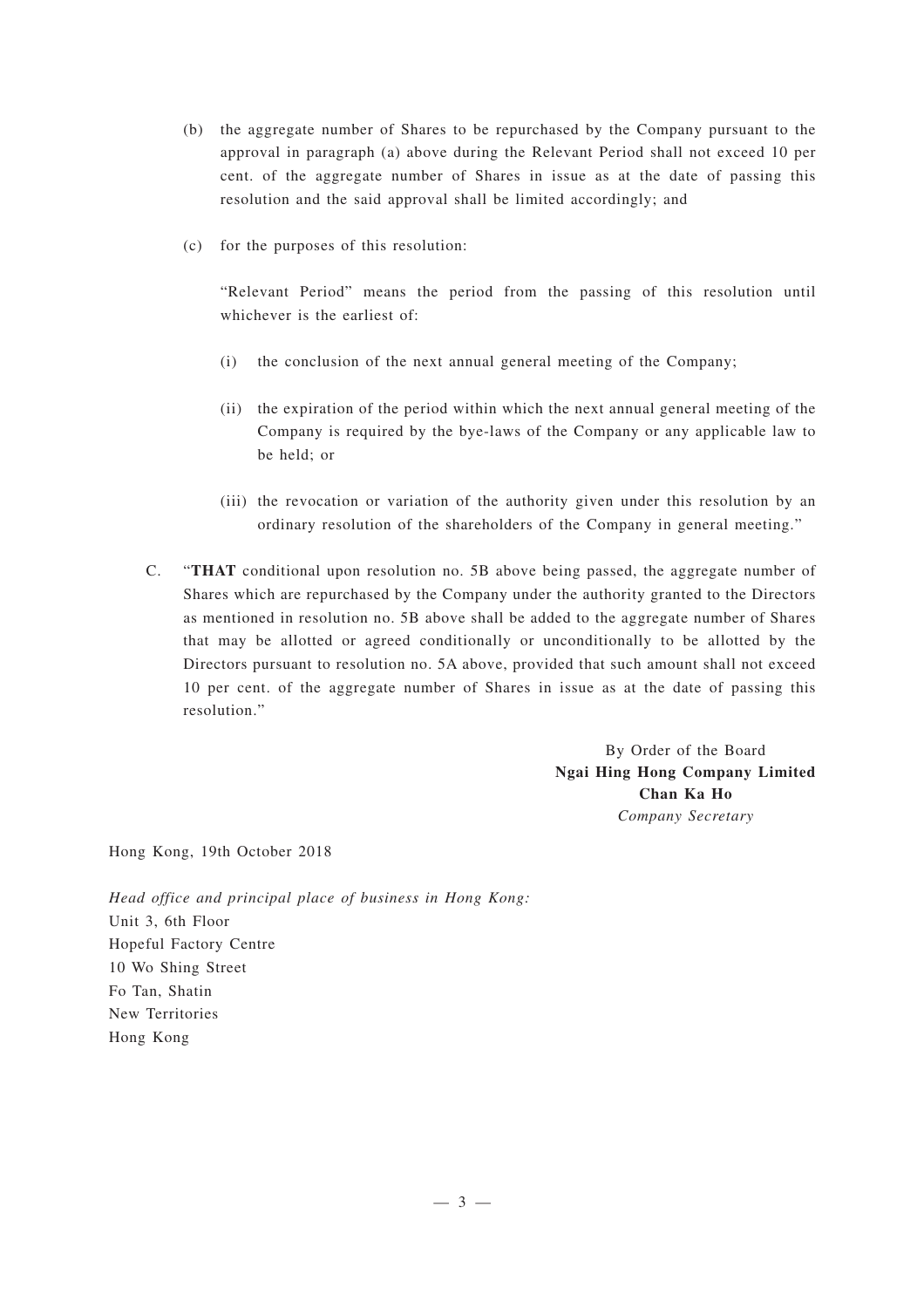#### **Notes:**

- 1. A member of the Company is entitled to attend and vote at the meeting convened by the above notice (or any adjournment thereof) (the "Meeting") and one holding more than two Shares is entitled to appoint one or more than one proxy(ies) to attend and vote in his stead. A proxy need not be a member of the Company.
- 2. Where there are joint registered holders of any share of the Company, any one of such persons may vote at the Meeting, either personally or by proxy, in respect of such share as if he were solely entitled thereto, but if more than one of such joint holders are present at the Meeting personally or by proxy, that one of the said persons so present whose name stands first on the register of members of the Company in respect of such share shall alone be entitled to vote in respect thereof.
- 3. In order to be valid, a form of proxy and (if required by the Board) the power of attorney or other authority, if any, under which it is signed or a certified copy of that power of attorney or authority, must be deposited at the Company's branch share registrar in Hong Kong, Union Registrars Limited, Suites 3301-04, 33/F., Two Chinachem Exchange Square, 338 King's Road, North Point, Hong Kong not less than 48 hours before the time for holding the Meeting or adjourned meeting. Completion and the return of the form of proxy shall not preclude shareholders of the Company from attending and voting in person in the Meeting should they so wish.
- 4. The register of members of the Company will be closed from Monday, 19th November 2018 to Thursday, 22nd November 2018 (both dates inclusive) during which period no transfer of shares will be registered for determining the shareholders of the Company who are entitled to attend and vote at the Meeting. In order to be eligible to attend and vote at the Meeting, all properly completed transfer forms accompanied by the relevant share certificates must be lodged with the Company's branch share registrar in Hong Kong, Union Registrars Limited, Suites 3301-04, 33/F., Two Chinachem Exchange Square, 338 King's Road, North Point, Hong Kong for registration not later than 4:00 p.m. on Friday, 16th November 2018.
- 5. The register of members of the Company will be closed from Thursday, 29th November 2018 to Monday, 3rd December 2018 (both dates inclusive) during which period no transfer of shares will be registered for determining the shareholders of the Company who are entitled to the proposed final dividend for the year ended 30th June 2018. In order to qualify for the proposed final dividend for the year ended 30th June 2018, all properly completed transfer forms accompanied by the relevant share certificates must be lodged with the Company's branch share registrar in Hong Kong, Union Registrars Limited, Suites 3301-04, 33/F., Two Chinachem Exchange Square, 338 King's Road, North Point, Hong Kong for registration not later than 4:00 p.m. on Wednesday, 28th November 2018.